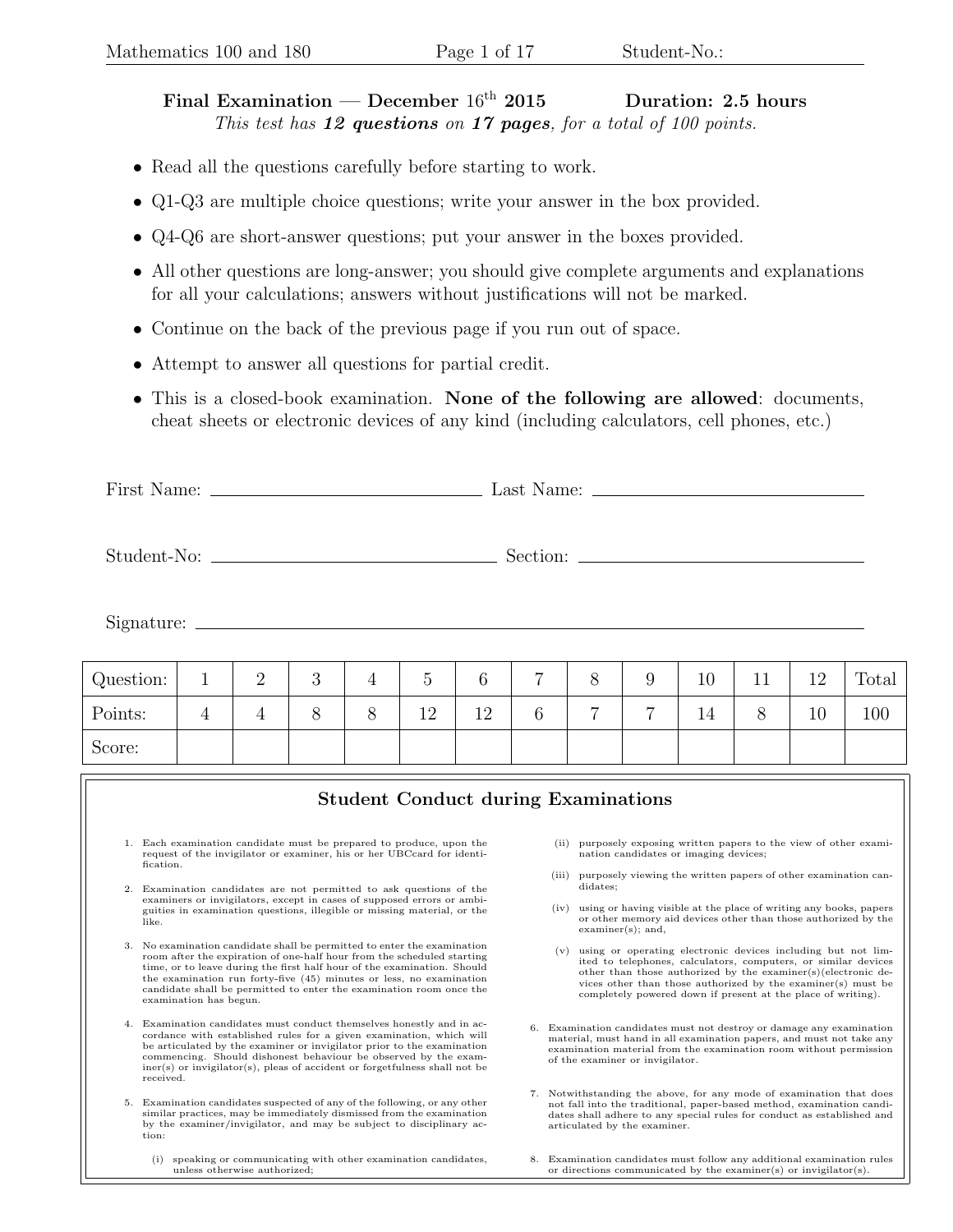## Multiple choice questions:

4 marks 1. Each part is worth 1 mark. Write your choice in the box provided.

| ANSWERS HERE                                               | (i) | (ii) | (iii)                    | (iv) |
|------------------------------------------------------------|-----|------|--------------------------|------|
| (i) Compute $\lim_{t\to 3} \frac{t-3}{(t+1)^2}$            |     |      |                          |      |
| A. $-1$<br>B. $-\frac{3}{16}$                              |     |      | D. $\frac{1}{8}$<br>E. 3 |      |
| $C. \; 0$                                                  |     |      | F. does not exist        |      |
|                                                            |     |      |                          |      |
| (ii) Compute $\lim_{x \to +\infty} \frac{x+1}{x^2+2x-8}$ . |     |      |                          |      |
| A. 0                                                       |     |      | D. 4                     |      |
| <b>B.</b> 1                                                |     |      | E. $-\infty$             |      |
| $C.2$                                                      |     |      | $F. +\infty$             |      |
|                                                            |     |      |                          |      |
| (iii) Compute $\lim_{x \to 4^+} \frac{x}{(x-4)^2}$         |     |      |                          |      |
| $A. -4$                                                    |     |      | D. 3                     |      |
| B. 0                                                       |     |      | E. $-\infty$             |      |
| C. 1                                                       |     |      | $F. +\infty$             |      |
|                                                            |     |      |                          |      |

(iv) Describe all points where the function  $f(x) = \frac{e^x(x-1)}{2}$  $\frac{x^{2}}{x^{2}}$  is continuous.

> A.  $(0, \infty)$ B.  $(1, \infty)$ C.  $(-\infty, 1) \cup (1, \infty)$ D.  $(-\infty,0) \cup (0,\infty)$ E.  $(-\infty,0) \cup (1,\infty)$ F.  $(-\infty, 0) \cup (0, 1) \cup (1, \infty)$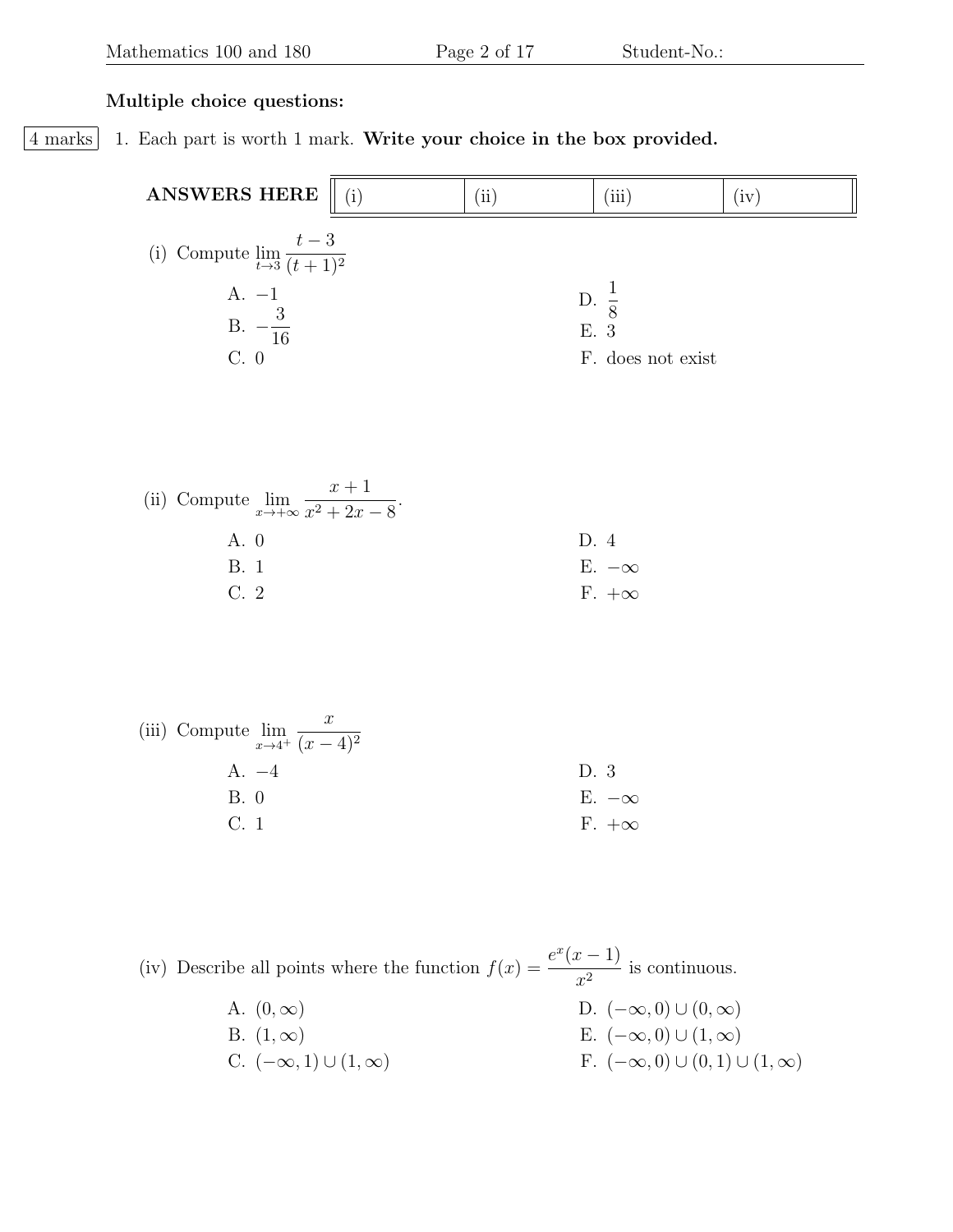## 4 marks 2. Each part is worth 1 mark. Write your choice in the box provided.

ANSWERS HERE  $\parallel$  (i)  $\parallel$  (ii)  $\parallel$  (iii) (iv)

(i) Find the derivative of  $f(x) = \tan x$ .

| $\cos(x)$                         | $\cos^2(x)$<br>$\sin^2(x)$                  |
|-----------------------------------|---------------------------------------------|
| $\cos(x)$<br>$\overline{\sin(x)}$ | $\sin^2(x)$                                 |
| $\cos^2(x)$                       | $\cos(x)$<br>$\sin^{2}$<br>$\frac{1}{2}(x)$ |

(ii) Find the derivative of  $f(x) = x \log x$ . Remember  $\log x = \log_e x = \ln x$ .

A. 
$$
\frac{\log x}{x}
$$
  
B. 
$$
1 + \frac{\log x}{x}
$$
  
C. 
$$
x \log x
$$
  
E. 
$$
1 + \log x
$$
  
F. 
$$
x + \log x
$$

(iii) Find the derivative of  $f(x) = \frac{x^2}{x}$  $x + 1$ .

A. 2x  
\nB. 
$$
\frac{x(x+2)}{x+1}
$$
  
\nC.  $\frac{2x}{(x+1)^2}$   
\nD.  $\frac{x(x+2)}{(x+1)^2}$   
\nE.  $\frac{x^2(x+1)}{(x+2)^2}$   
\nF.  $\frac{x+1}{x(x+2)}$ 

(iv) Find the derivative of  $f(x) = \sin(x^2)$ .

A.  $sin(2x)$ B.  $cos(2x)$ C.  $2x \sin(x^2)$ D.  $2x \cos(x^2)$ E.  $2x \cos(2x)$ F.  $2\sin(x)\cos(x)$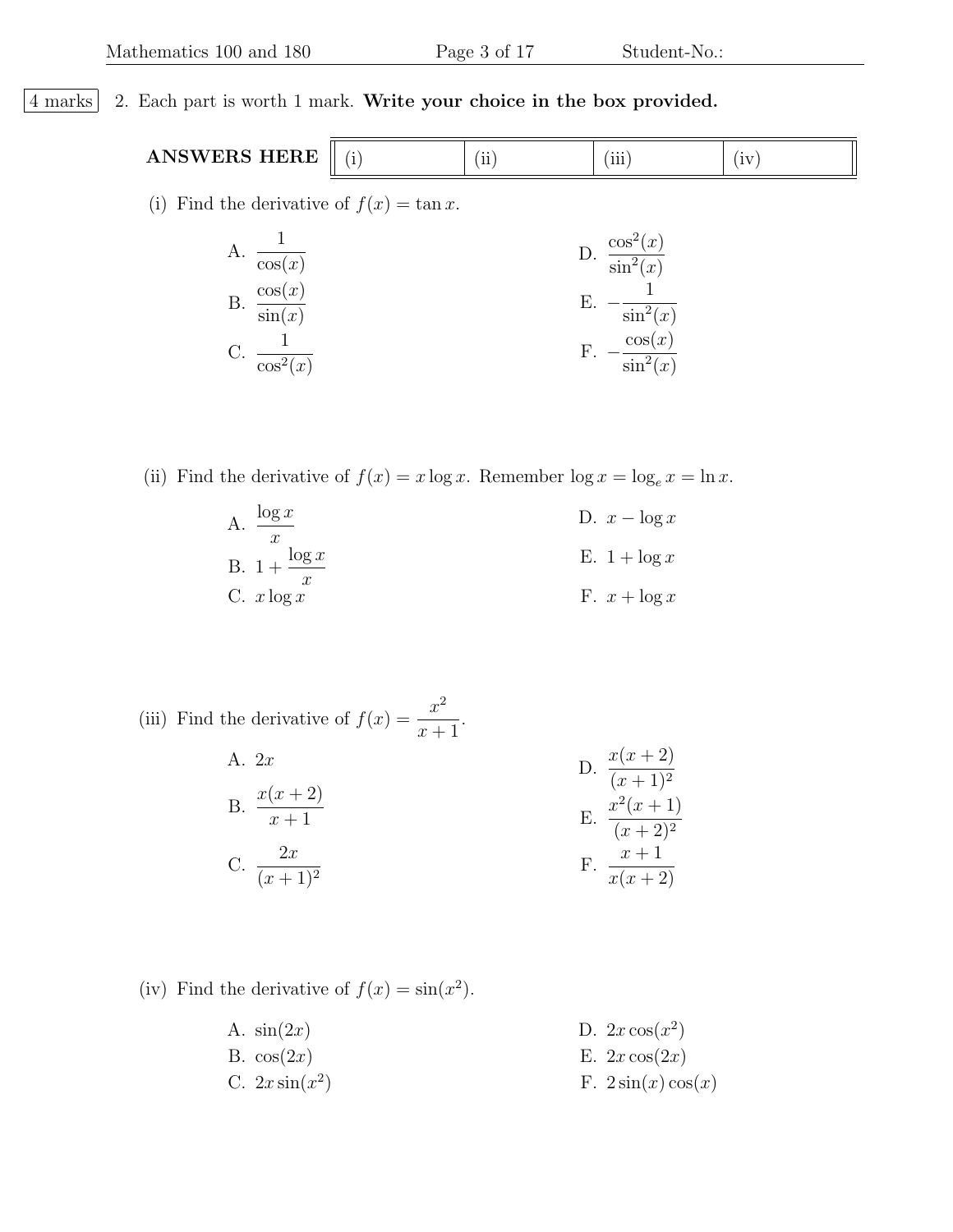## 8 marks 3. Each part is worth 2 marks. Write your choice in the box provided. ANSWERS HERE  $\parallel$  (i)  $\parallel$  (iii)  $\parallel$  (iii) (iv) (i) What is the equation of the line tangent to the function  $f(x) = \sqrt{x}$  at the point  $(4, 2)$ ? A.  $y =$ 1 4  $x + 2$ B.  $(y-2) = \frac{1}{4}$ 4  $(x - 4)$ C.  $(y-2) = \frac{1}{2}$ D.  $(y-2) = \frac{1}{2}$ 2  $(x - 4)$ E.  $(y-4) = \frac{1}{2}$ 2  $(x - 2)$ F.  $(y-4) = 2(x-2)$

(ii) Let 
$$
xy^2 + yx^2 = 2
$$
. Find  $\frac{dy}{dx}$  at the point (1, 1).  
A. -1  
B. -1/3  
C. 0  
E. 1  
E. 1

2

 $(x - 2)$ 

(iii) Let 
$$
f(x) = x^x
$$
. What is  $f'(x)$ ?

A.  $x \cdot x^{x-1}$ B.  $x^x(1+x^x)$ C.  $x^x \log x$ D.  $1 + \log x$ E.  $x^x(1 + \log x)$ F.  $xe^x$ 

Remember  $\log x = \log_e x = \ln x$ .

(iv) Let  $T_3(x) = 24 + 6(x-3) + 12(x-3)^2 + 4(x-3)^3$  be the third-degree Taylor polynomial for some function  $f(x)$ , expanded about  $a = 3$ . What is  $f''(3)$ ?

| A. 2 | D.6   |
|------|-------|
| B. 3 | E. 12 |
| C.4  | F. 24 |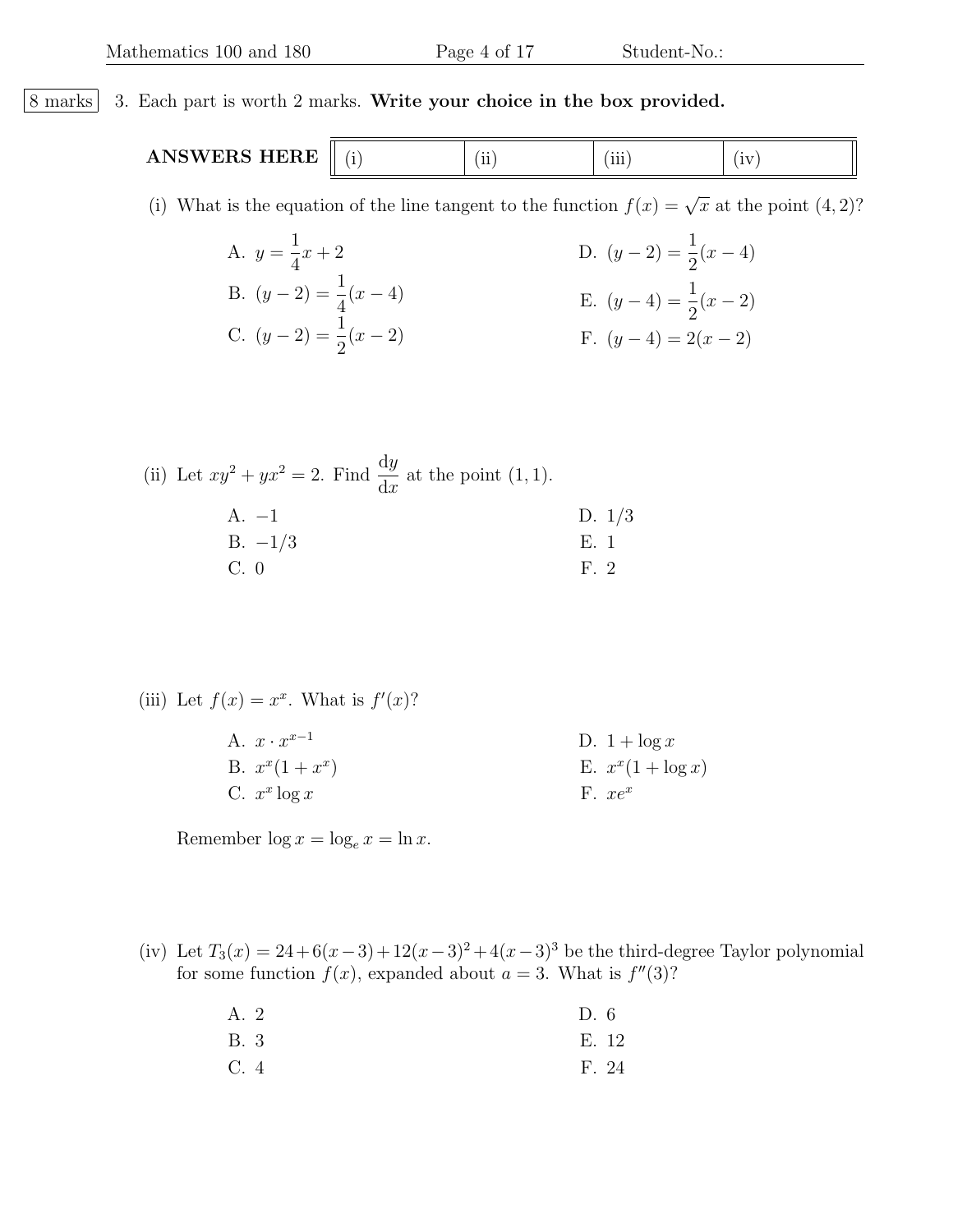Short-answer questions: Put your answer in the box provided. Full marks will be given for a correct answer placed in the box, while part marks may be given if workings are shown. Please simplify your answers.

$$
\boxed{2 \text{ marks}} \quad 4. \quad \text{(a) Compute } \arcsin\left(\sin\left(\frac{3\pi}{5}\right)\right).
$$

| Answer: |  |  |
|---------|--|--|
|         |  |  |
|         |  |  |

 $\boxed{2 \text{ marks}}$ 

(b) Evaluate 
$$
\lim_{x \to 2} \frac{x^2 - 3x + 2}{x - 2}
$$
.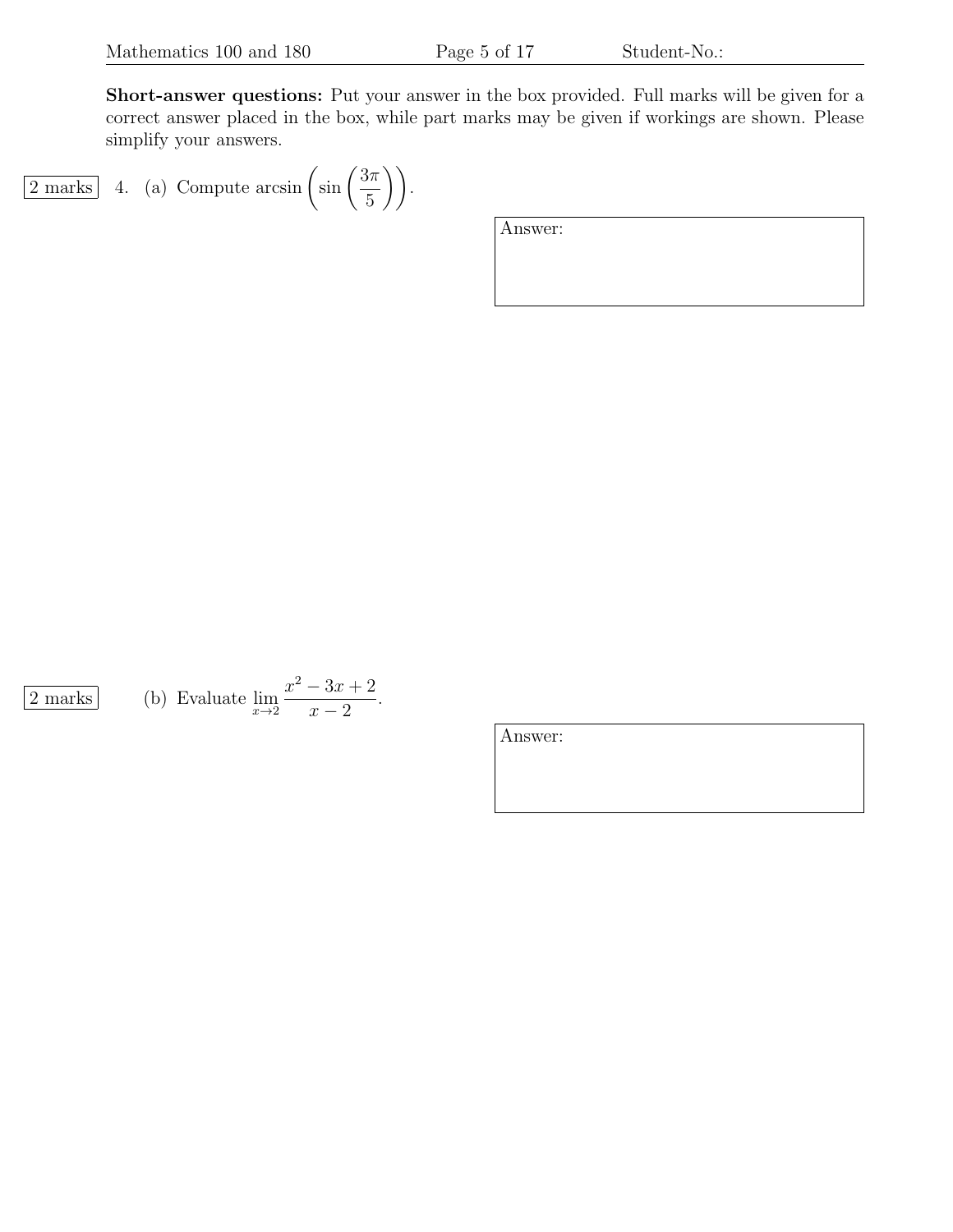Mathematics 100 and 180 Page 6 of 17 Student-No.:

$$
\boxed{2 \text{ marks}} \qquad \text{(c) Evaluate } \lim_{x \to -\infty} \frac{x + \sqrt{4x^2 - x}}{6x}.
$$

Answer:

 $\boxed{2 \text{ marks}}$  (d) Find the domain of  $f(x) = \frac{x^2 - 1}{\sqrt{2}}$  $x^2 - x - 6$ 

Answer:

.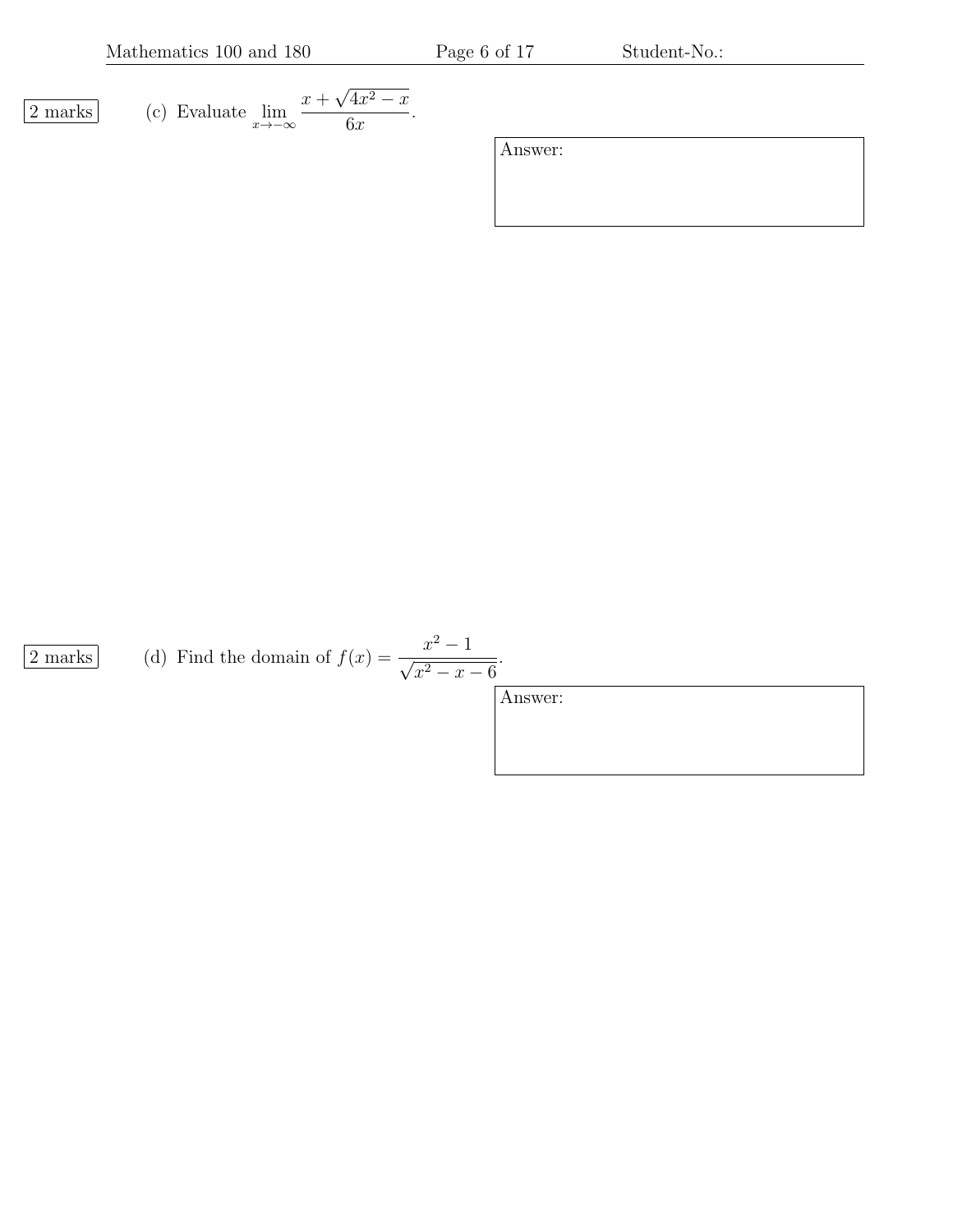3 marks 5. (a) Consider the curve defined by  $y^2 + 4xy - 2x^2 = 3$ . Find the x-coordinates of all points on the curve where  $\frac{dy}{dx}$  $dx$  $= 0.$ 

Answer:

3 marks (b) Let  $f(x)$  be a function differentiable at  $x = 3$  and let  $g(x) = x \cdot f(x)$ . The line tangent to the curve  $y = f(x)$  at  $x = 3$  has slope 2 while the line tangent to the curve  $y = g(x)$ at  $x = 3$  has slope 5. What is  $f(3)$ ?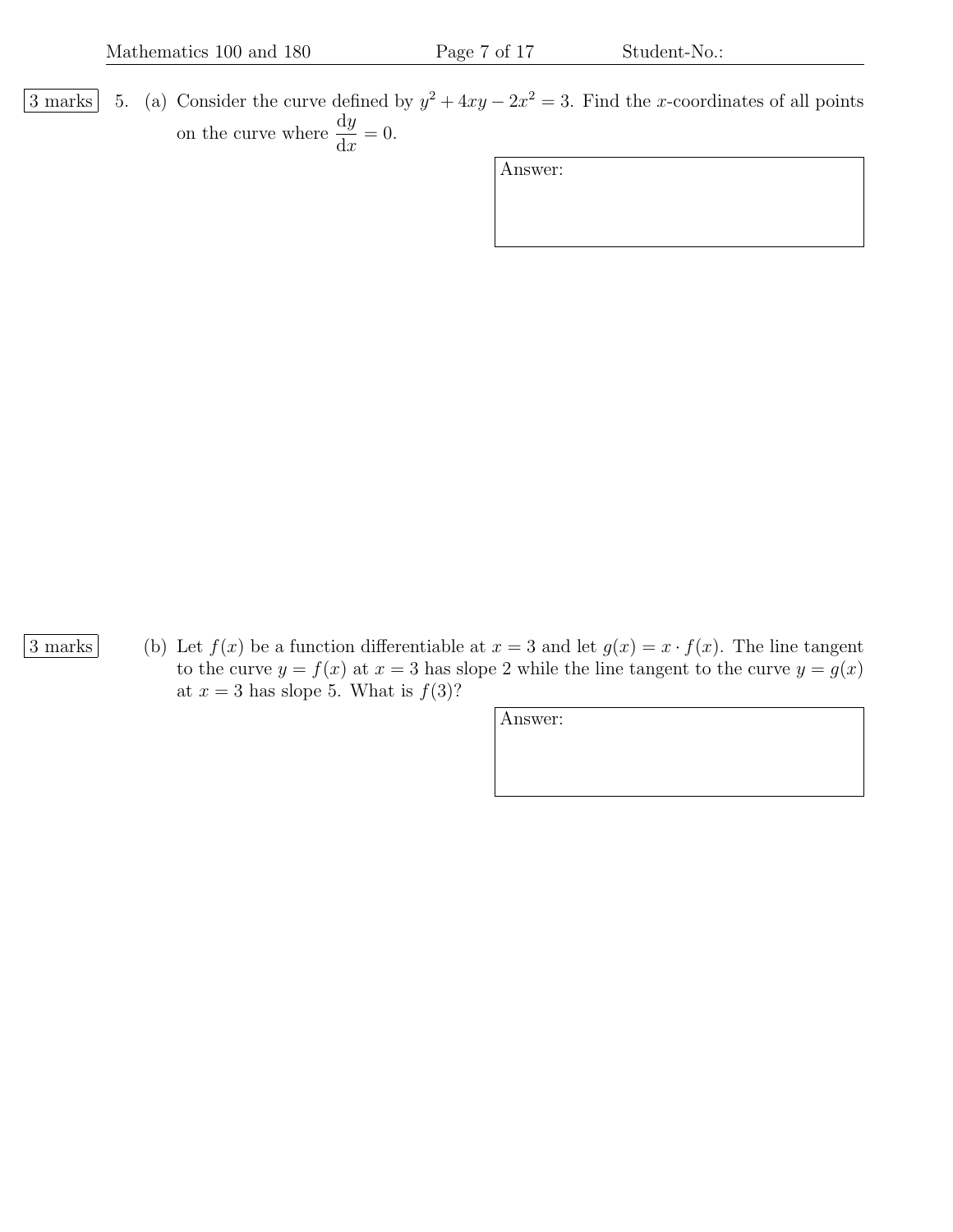3 marks (c) Find the coordinates of the inflection point of the function  $h(x) = x e^x$ .

| A nswer |  |
|---------|--|
|---------|--|

 $\frac{3 \text{ marks}}{x \rightarrow 0}$  (d) Evaluate the limit  $\lim_{x \rightarrow 0}$  $\log(1+x) - \sin x$  $rac{x^2}{x^2}$ . Remember  $\log x = \log_e x = \ln x$ .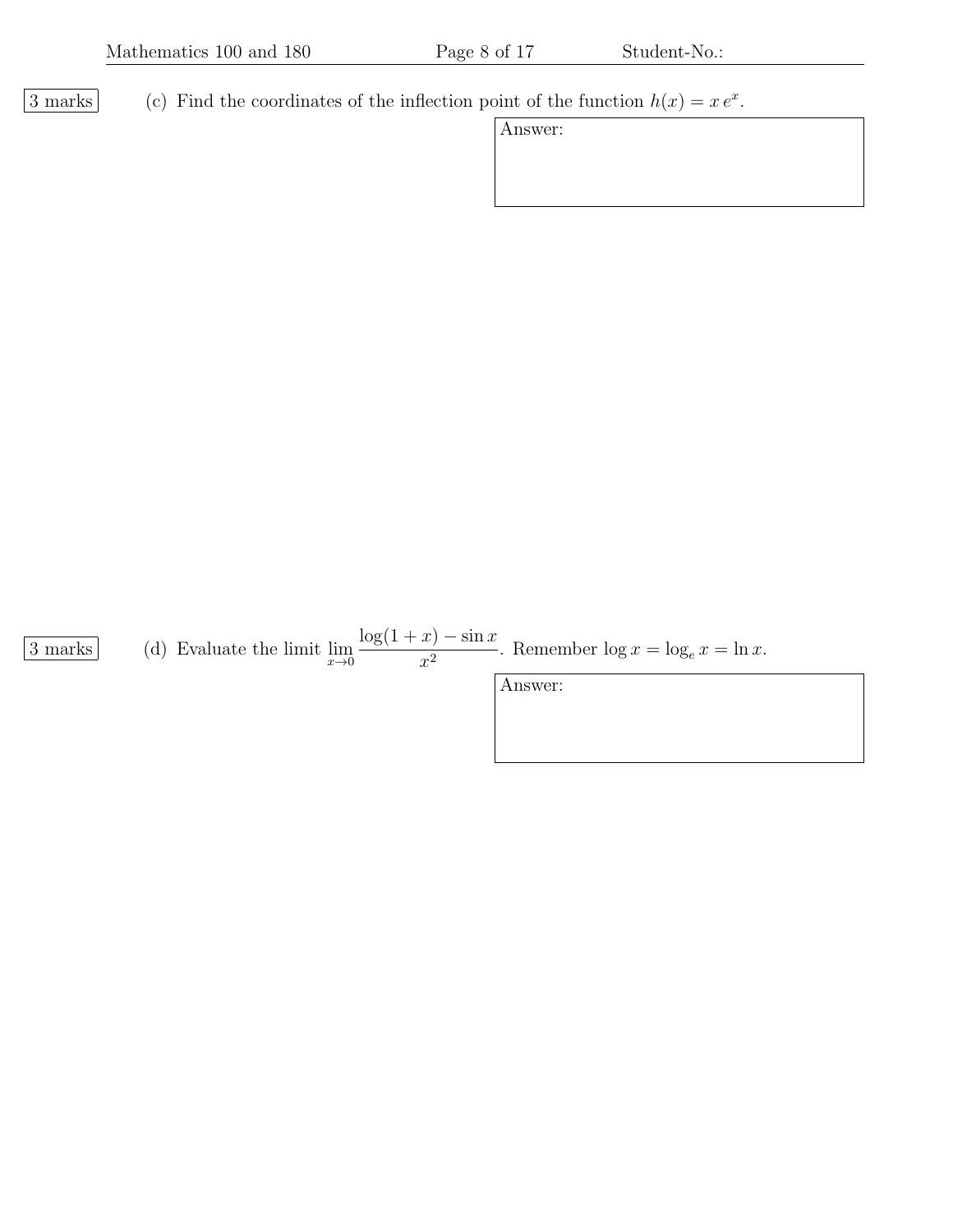$\boxed{3 \text{ marks}}$  6. (a) A colony of bacteria doubles every 4 hours. If the colony has 2000 cells after 6 hours, how many cells were present initially? Simplify your answer.

Answer:

 $\overline{3 \text{ marks}}$  (b) Estimate  $\sqrt{8}$  using a linear approximation.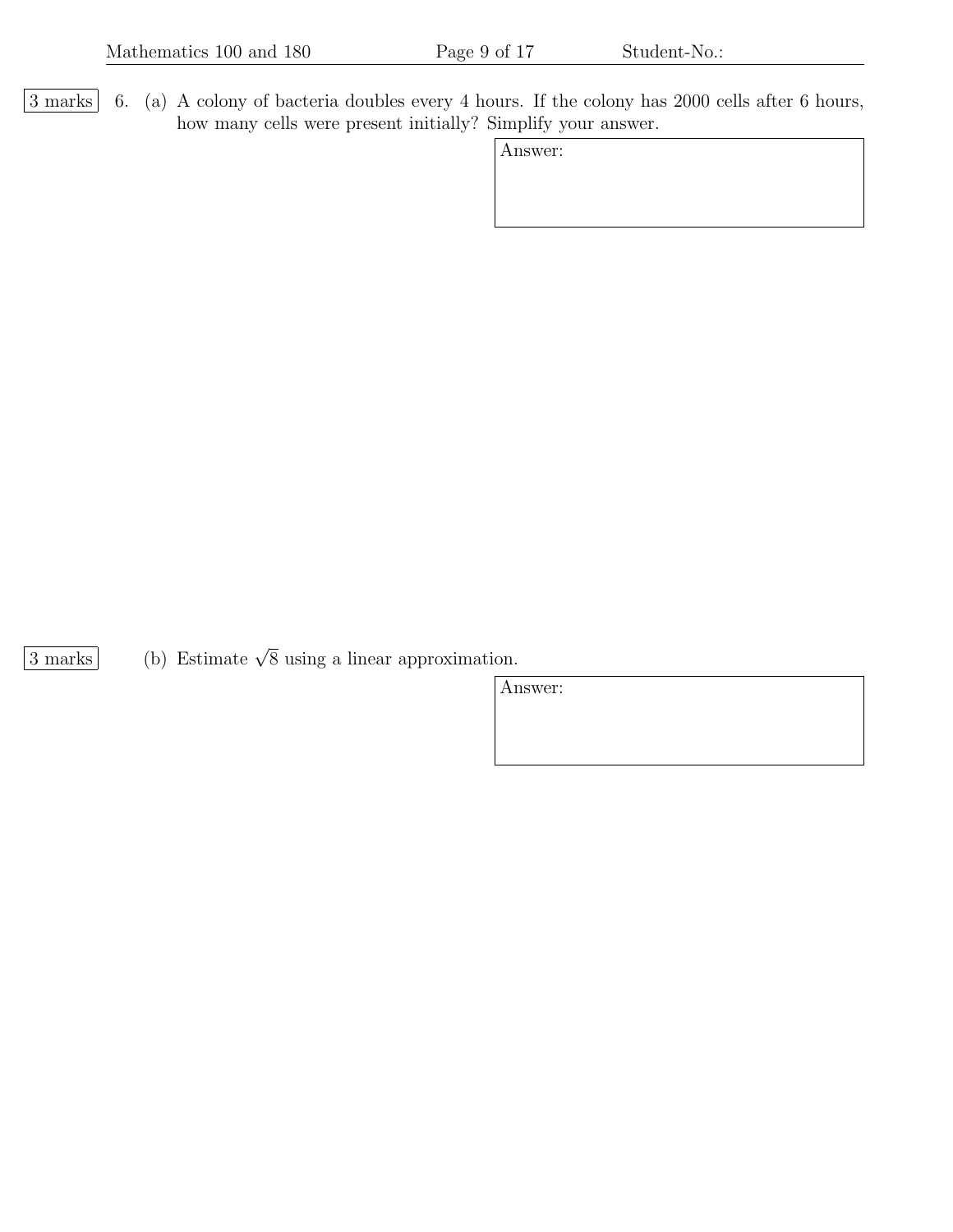3 marks (c) What are the critical points of the function  $f(x) = e^{x^3-9x^2+15x-1}$ ?

Answer:

 $\overline{3 \text{ marks}}$  (d) Find a function  $f(x)$  such that  $f'(x) = \sin(x) + \frac{2}{\sqrt{x}}$  $\overline{x}$ and such that  $f(\pi) = 0$ .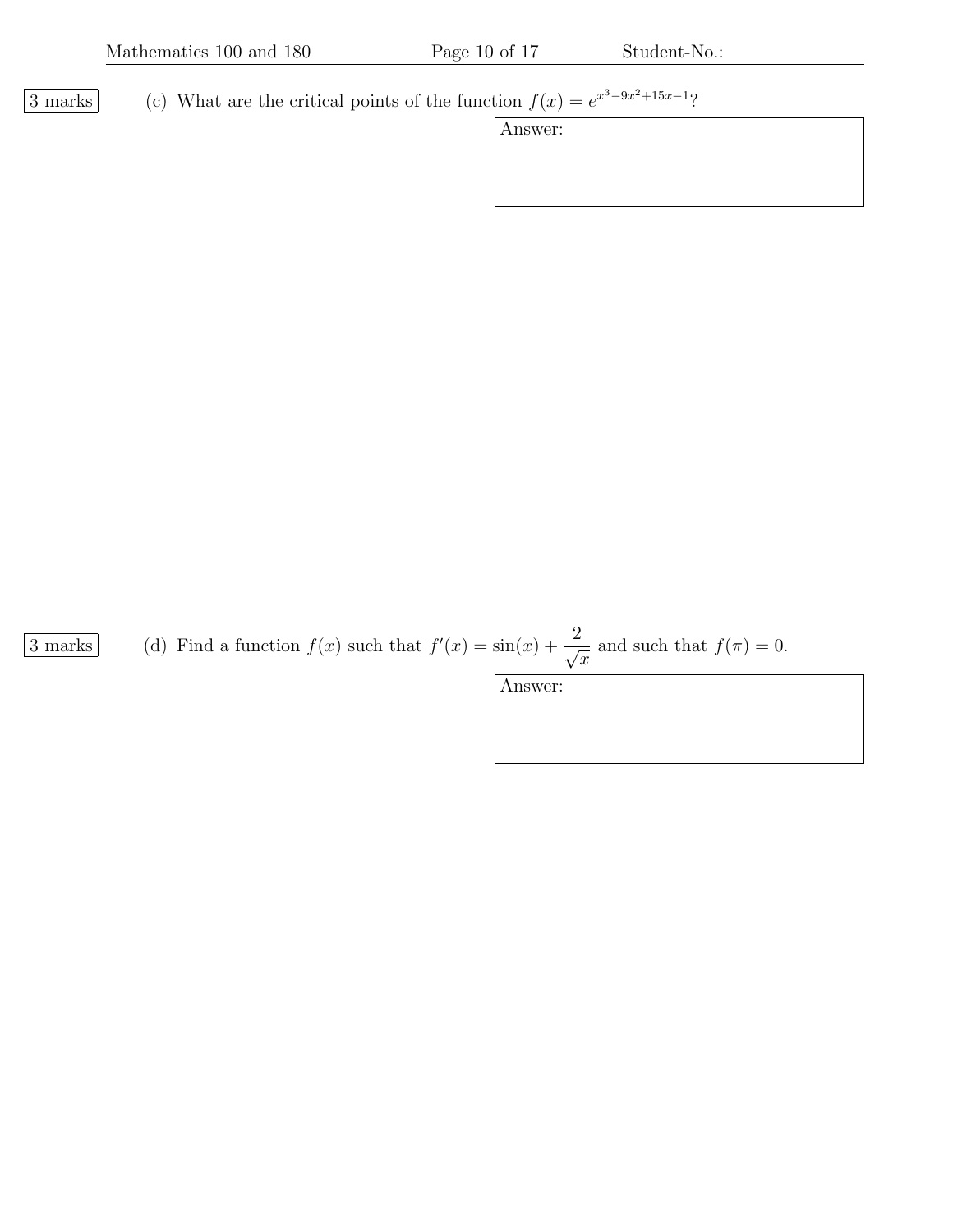Full-solution problems: Justify your answers and show all your work. If a box is provided, write your final answer there. Unless otherwise indicated, simplification of answers is not required in these questions.

 $|6 \text{ marks}|$  7. Is the function

$$
f(x) = \begin{cases} \sqrt{1 + x^2} - 1 & \text{if } x \le 0\\ x^2 \cos(1/x) & \text{if } x > 0 \end{cases}
$$

differentiable at  $x = 0$ ? You must explain your answer using the definition of the derivative.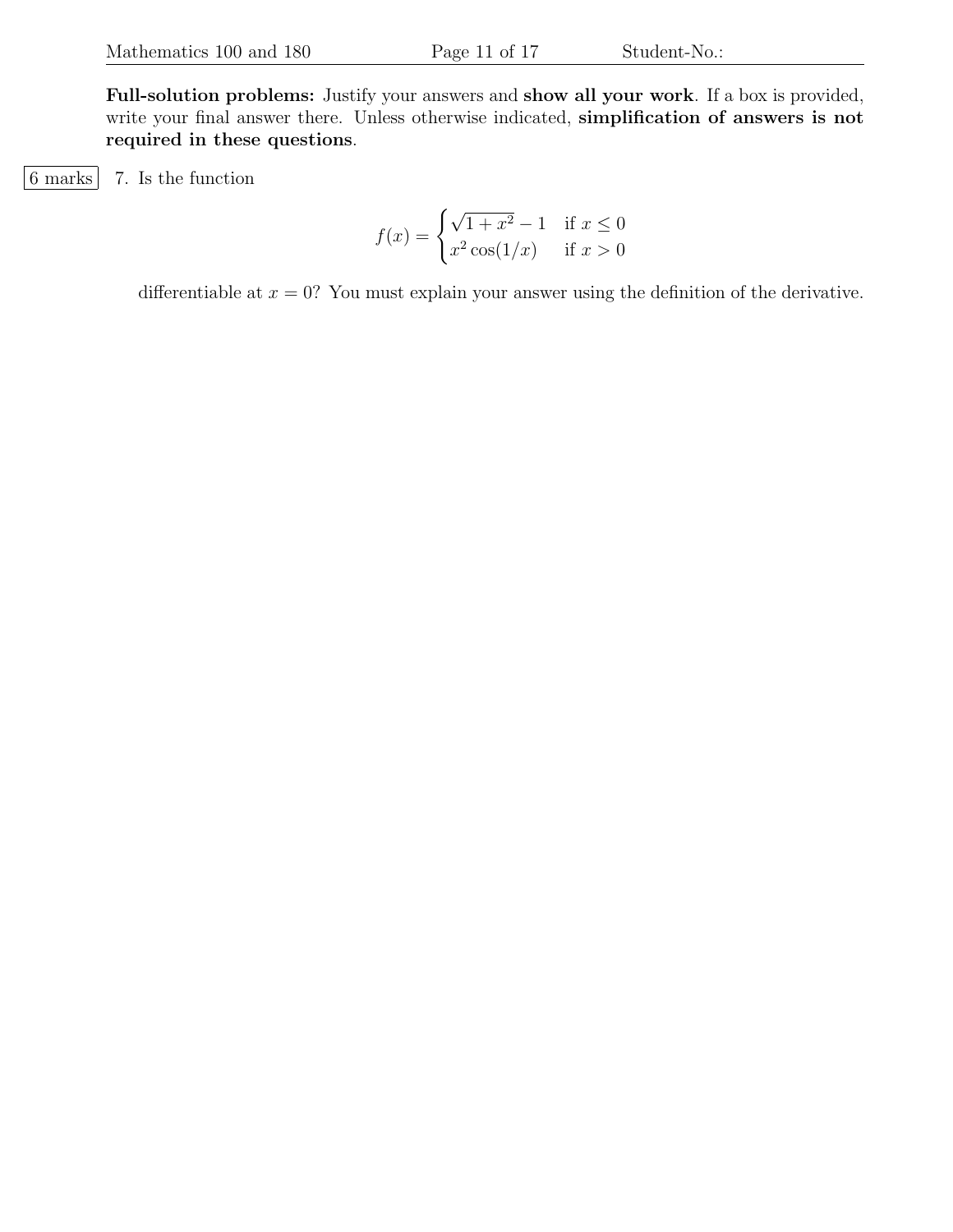

- 8. A tank of water in shape of an inverted circular cone of height 16m and diameter 20m at the top is being filled with water at a rate of  $2m^3/m$ inute.
- 2 marks (a) Draw a vertical cross-section of the cone and label it with all the lengths that appear in your solution to part (b)
- 5 marks (b) Find the rate of change of the height of the water in the tank when the height of the water is 10m.
-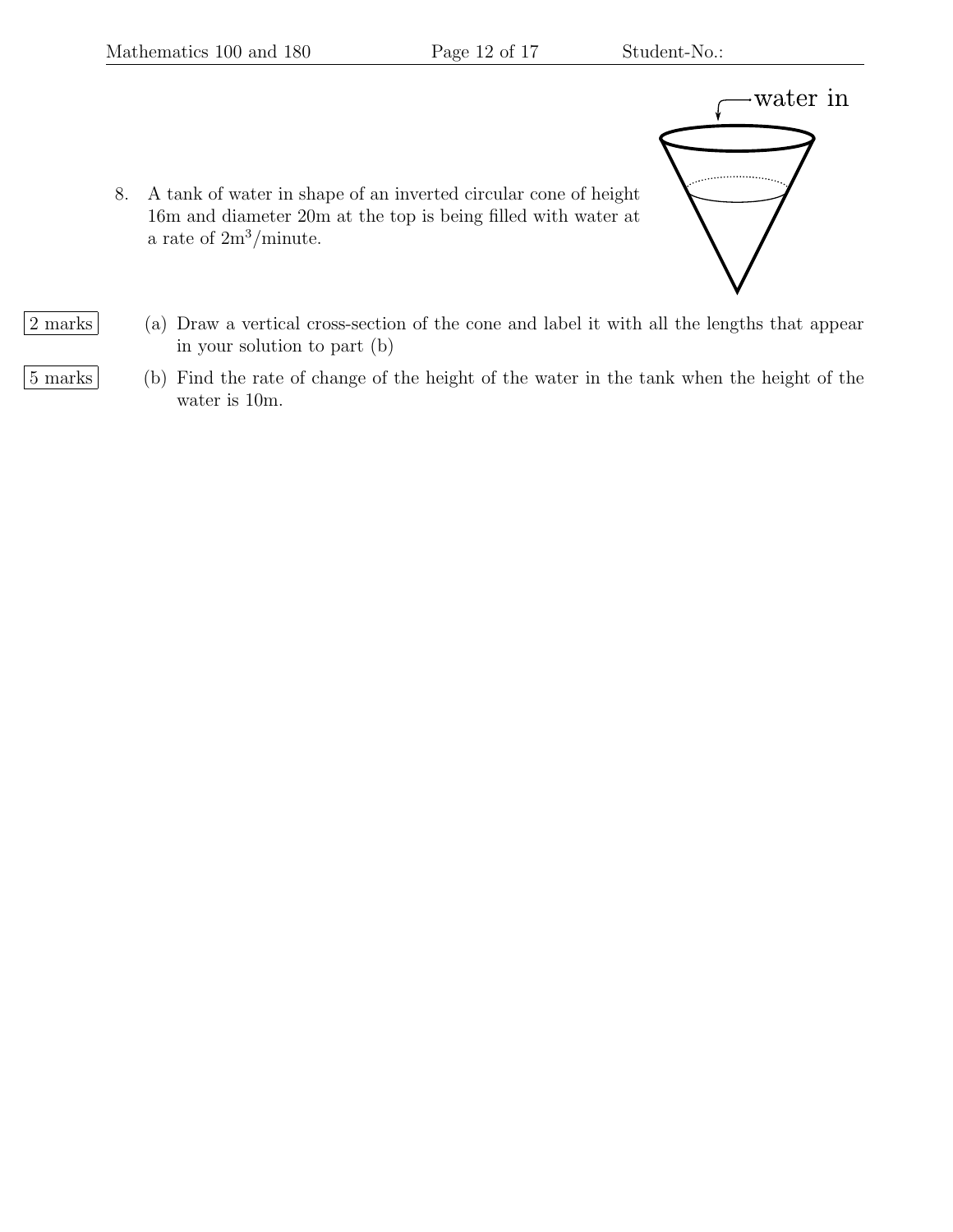7 marks 9. A business wants to manufacture a huge closed box with a square base a square top and rectangular sides. The material used for the four upright sides of the box costs \$2 per square metre, and the material used for the base and top of the box costs \$8 per square metre. Find the dimensions of the box with lowest possible cost that has volume  $32m<sup>3</sup>$ .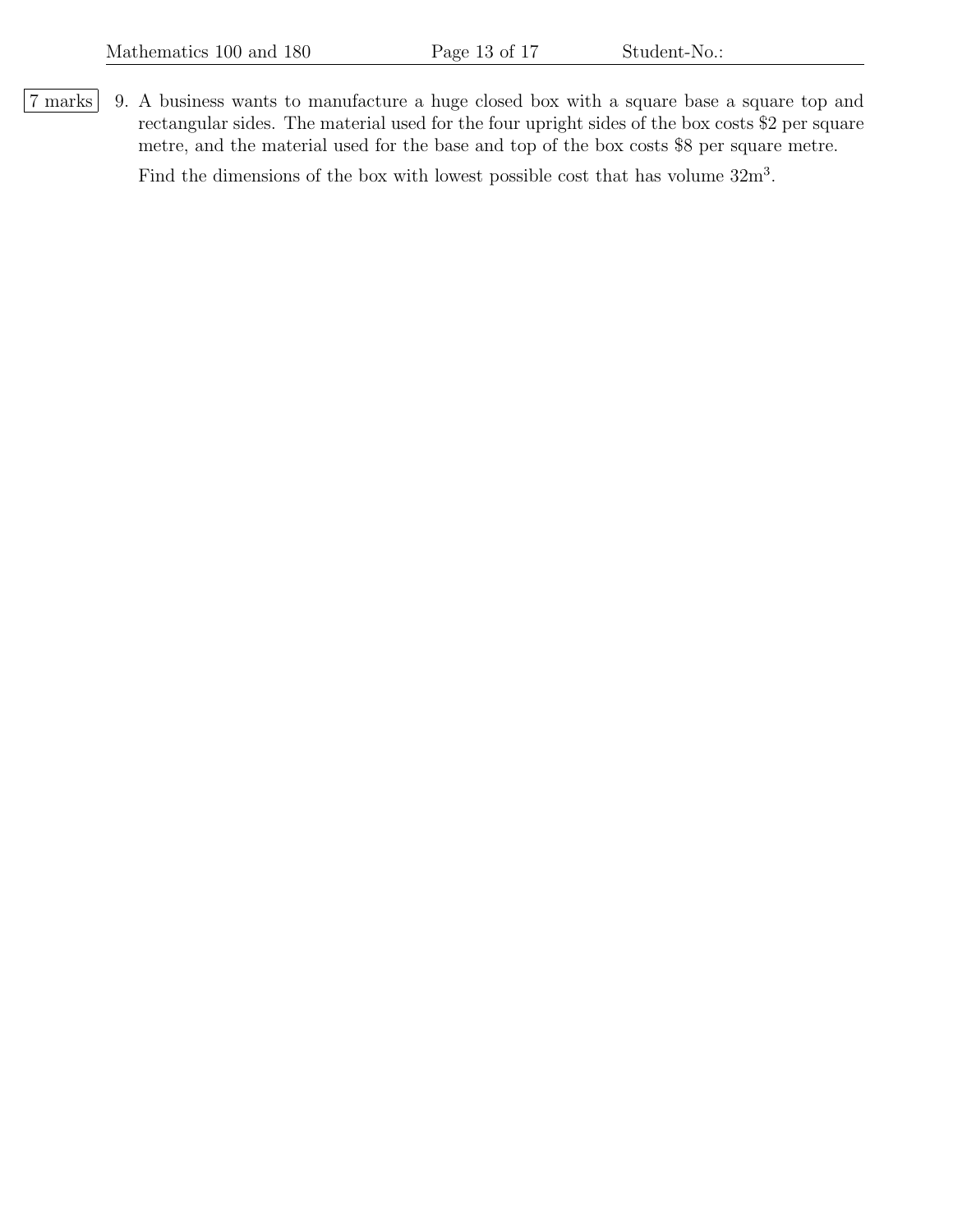- 10. Let  $f(x) = (x+2)(x+1)e^{-x}$ .
- 
- 1 mark (a) Find the domain of the function.

Answer:

2 marks (b) Find the *x*-intercepts and *y*-intercepts of the function.

Answer:

[2 marks] (c) Find the horizontal asymptotes of the function (if they exist).

Answer:

1 mark (d) Find the vertical asymptotes of the function (if they exist).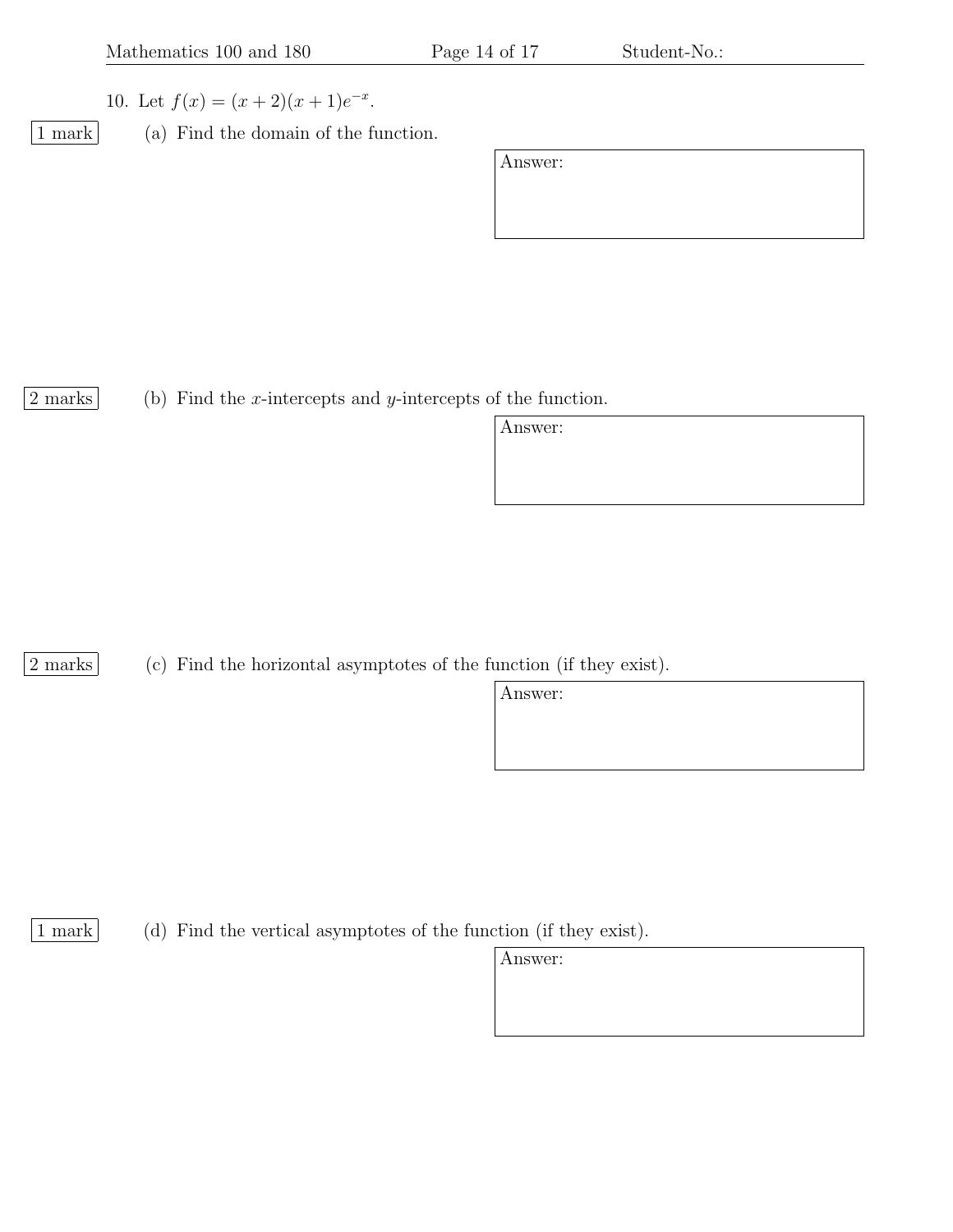1 mark (e) Find  $f'(x)$ . You must simplify your answer.

| Answer: |  |  |  |
|---------|--|--|--|
|         |  |  |  |
|         |  |  |  |
|         |  |  |  |

2 marks (f) Find all critical points and singular points of  $f(x)$ .

Answer:

3 marks (g) Find the intervals on which  $f(x)$  is increasing. Find the intervals on which  $f(x)$  is decreasing.

2 marks (h) The second derivative is  $f''(x) = (x-2)(x+1)e^{-x}$ . Find the x-coordinates of any points of inflection. You must explain your answer.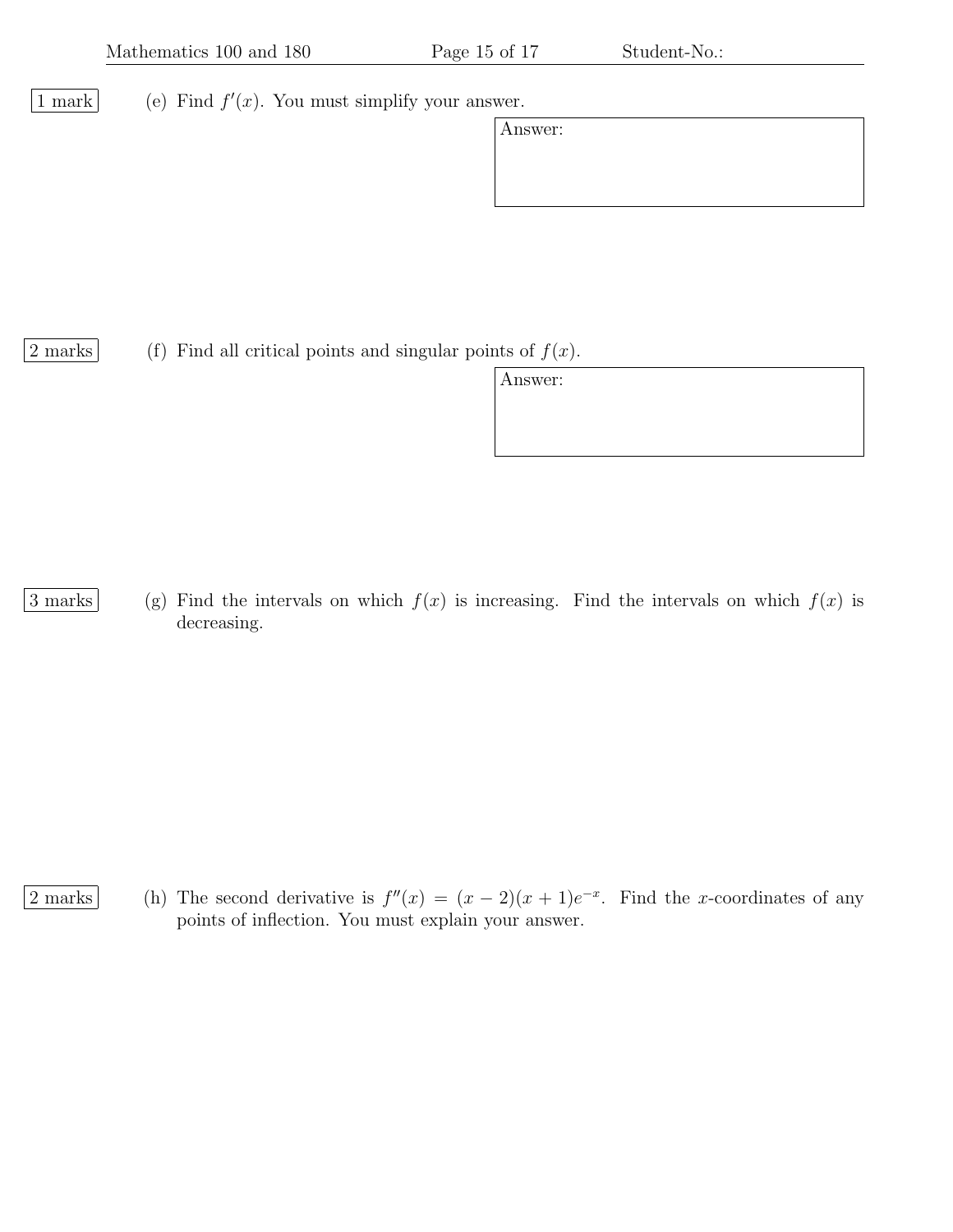4 marks 11. (a) If the second degree Maclaurin polynomial for  $g(x)$  is  $T_2(x) = 5 - x/3 + 2x^2$  find the second degree Maclaurin polynomial for  $h(x) = e^x \cdot g(x)$ .

 $\frac{4 \text{ marks}}{4 \text{ marks}}$  (b) If  $f^{(3)}(x) = \frac{x \sin(x) + x^2 \cos(x)}{10^{9}}$  $\frac{10-x^2}{10-x^2}$ , show that the absolute value of the error when we approximate  $f(1)$  using the second Maclaurin polynomial is less than  $0.04 = \frac{1}{25}$ .